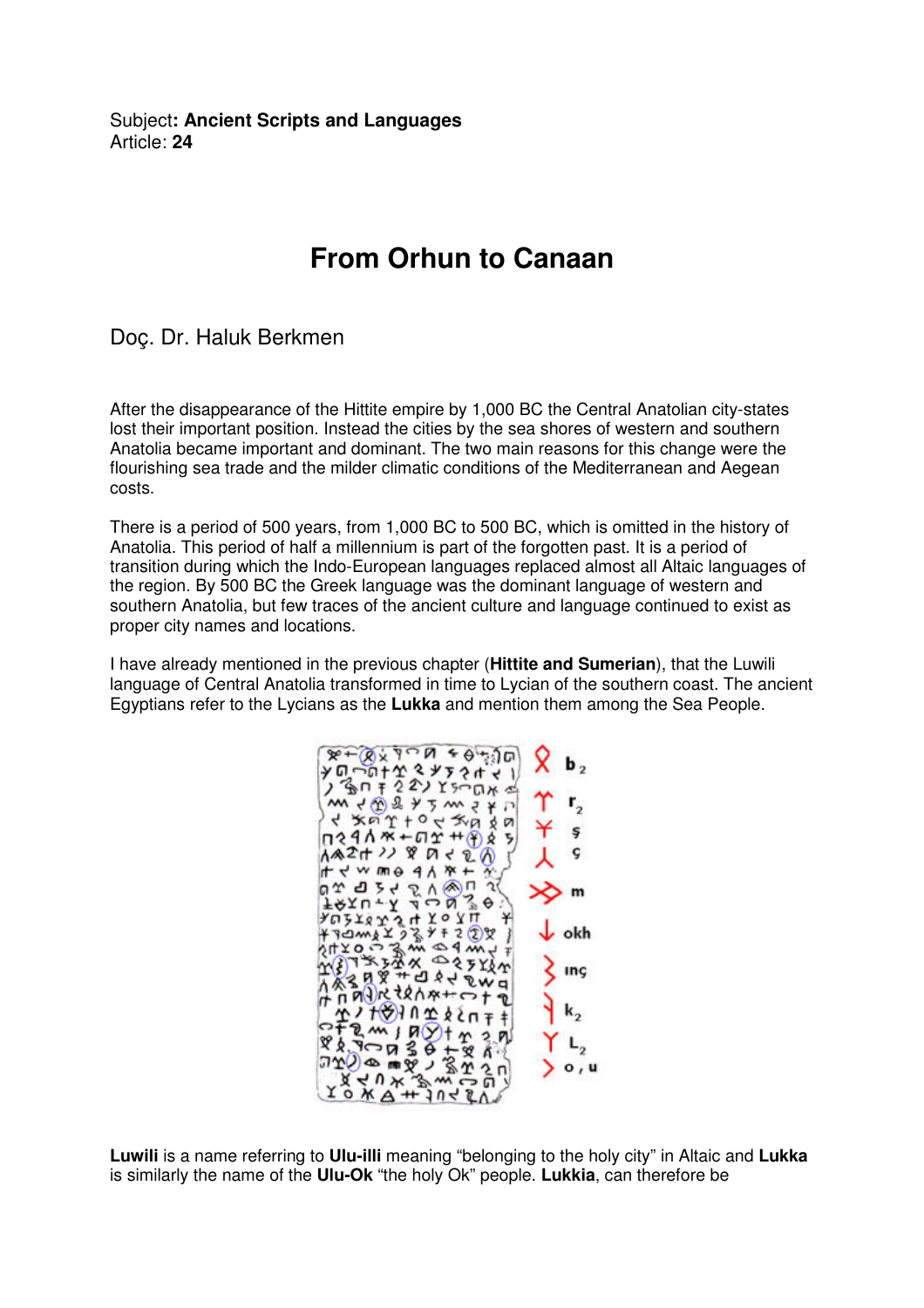understood as meaning **Ulu-Ok-Öyü** (the region of the holy Ok), which became Lycia or Likia as time went by. On the map of Chapter 12, **The Anatolian expansion**, we can see the region called Likia, located on the southern cost of present Turkey. The Lycian alphabet is accepted to be a modified form of the Greek alphabet, but it is quite the opposite that actually happened. The Lycians, who were seafarers were trading with the Phoenicians and brought the Pheonician alphabet to southern Anatolia. The Phoenician alphabet was adapted for writing an Afro-Asiatic language and did not fit Greek, which is an Indio-European language. It was therefore modified first by Lycians and then by the Greek speakers. But Poenician was preceded by a script known as Proto-Phoenician. Below we see an inscription in Proto-Phoenician, which is still a language not yet deciphered (1).

There are certain letters in this script (encircled in blue) that are almost identical to some of the characters of the Orhun Valley script (above right). The Orhun syllabary has been discussed in **23-The Orhun Valley Script**. The general belief exists that the Orhun script is an offshoot of the Phoenician alphabet. But, as mentioned before, the Orhun script is not an alphabet it is a syllabary, furthermore, the evolution of writing systems started from symbolic seals and after many trials finally reached the level of phonetic letters. We already saw that the original location of symbolic seals has been Central Asia, from which the concept of recording thoughts dissipated in all directions.

Since all Afro-Asiatic languages are well known and thoroughly investigated, how come that the Proto-Phoenician script still remains as a non-deciphered enigma? The reason being that, most probably, the Proto-Phoenician script was designed for recording an Altaic language that came to the region from the north (see Chapter 18, **Towards Sümer and Elam**). Trying to decipher the Proto-Phoenician with the help of the Semitic languages will be, to a large extent, unsuccessful.

The Phoenician letters were originally Proto-Sinaitic pictographic signs. They became letters after the concept of seal-writing came to the region. Below we see the transformation of the letter A. It was initially the picture of an ox-head (2). We already saw that the ox was a symbol representing the Ok leader (see chapter 7, **The Minoan Culture**). The bull symbolism came to the Eastern Mediterranean region from both the south-east and also from the north. This is why the first letter of the Phoenician alphabet became aleph, meaning ox, which is a stylized form of an ox head.

| Proto-Sinaitic     | Egyptian | Phoenician                    | Hungarian |
|--------------------|----------|-------------------------------|-----------|
| <b>Early Greek</b> | Alpha    | Aleph (Ox)<br><b>Etruscan</b> | Latin     |
|                    |          |                               |           |

The ancient Hungarians had also a script very similar to the Orhun Valley script. This script was not borrowed from the Greek script, as many still believe, but originated from the Ural region. The Uralic languages developed from the bordering Altaic languages as mentioned in Chapter 2, **Diversification of Languages**.

Early Greek letter A was similar to both the Hungarian as well as to the Phoenician aleph. This is because the ancient north-western Anatolian region, where Asiatic Thracians settled, was a melting pot of northern and southern cultures speaking languages that originated from a common source. The Semitic people who remained in the vicinity of Canaan did not adopt